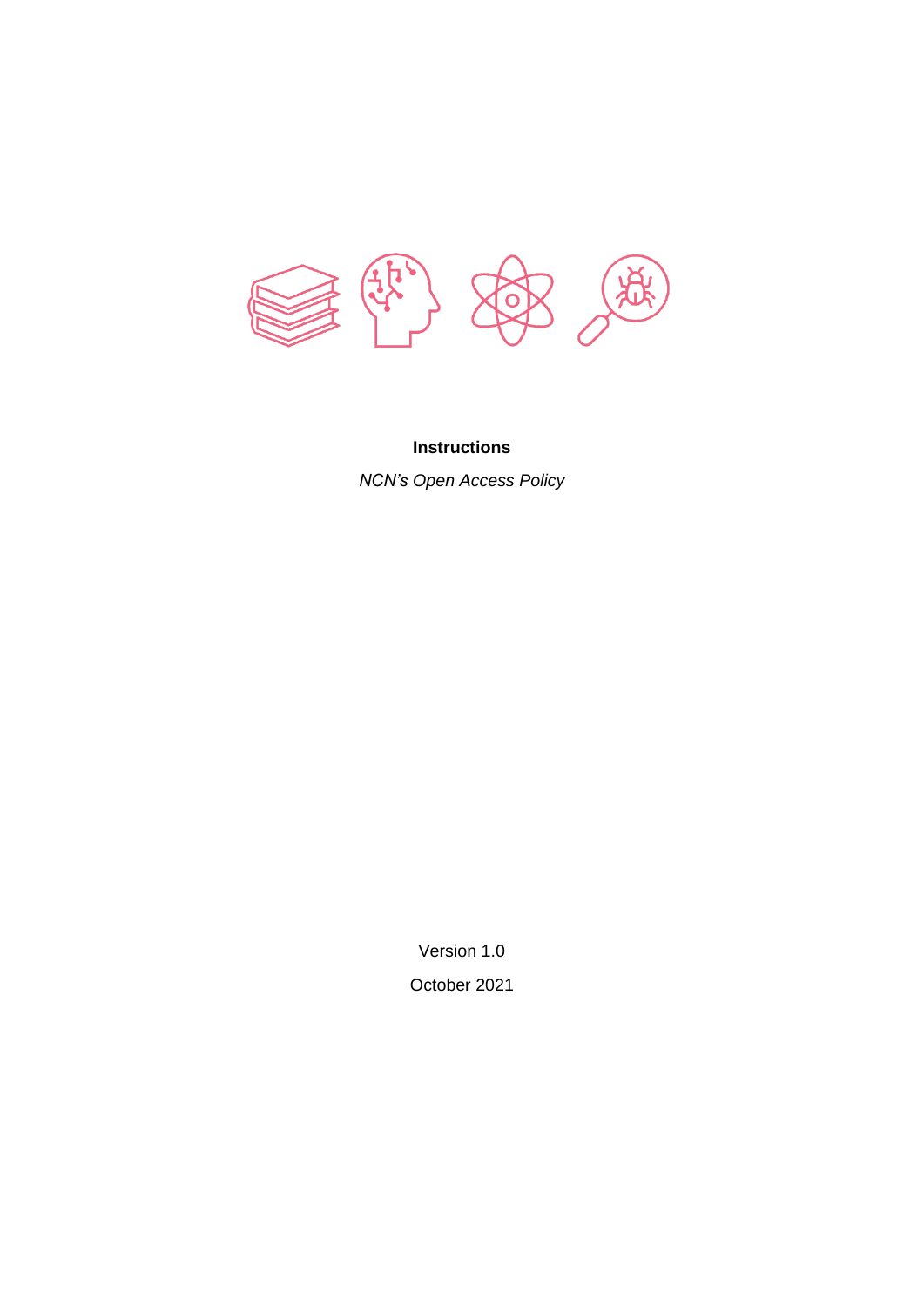

| 1.  |                                                                                                |  |  |  |  |
|-----|------------------------------------------------------------------------------------------------|--|--|--|--|
| 2.  |                                                                                                |  |  |  |  |
| 3.  |                                                                                                |  |  |  |  |
| 4.  |                                                                                                |  |  |  |  |
| 5.  |                                                                                                |  |  |  |  |
| 6.  |                                                                                                |  |  |  |  |
| 7.  |                                                                                                |  |  |  |  |
| 8.  |                                                                                                |  |  |  |  |
| 9.  |                                                                                                |  |  |  |  |
| 10. |                                                                                                |  |  |  |  |
| 11. |                                                                                                |  |  |  |  |
| 12. | Verification of journals' compliance with NCN's Open Access policy via Journal Checker Tool  9 |  |  |  |  |
| 13. |                                                                                                |  |  |  |  |
| 14. |                                                                                                |  |  |  |  |
| 15. |                                                                                                |  |  |  |  |
| 16. |                                                                                                |  |  |  |  |
| 17. |                                                                                                |  |  |  |  |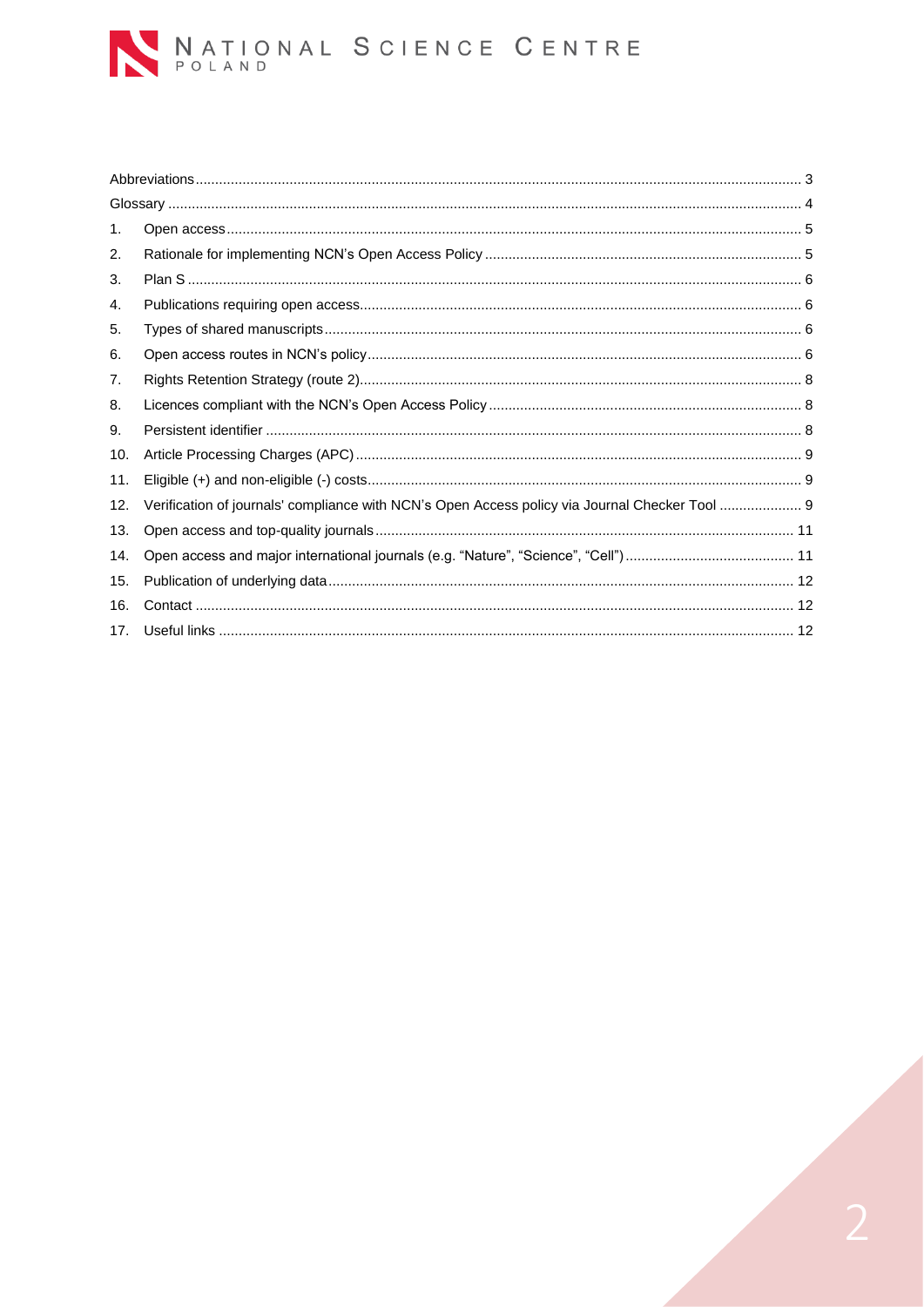

#### <span id="page-2-0"></span>**Abbreviations**

- AAM Author Accepted Manuscript
- APC Article Processing Charges
- CC Creative Commons
- CC0 (4.0) Creative Commons No Rights Reserved (v. 4.0)
- CC-BY (4.0) Creative Commons Attribution (v. 4.0)
- CC-BY-SA (4.0) Creative Commons Attribution ShareAlike (v. 4.0)
- CC-BY-ND (4.0) Creative Commons Attribution NoDerivatives (v. 4.0)
- DOAJ Directory of Open Access Journals
- JCT Journal Checker Tool
- RRS Rights Retention Strategy
- VoR Version of Record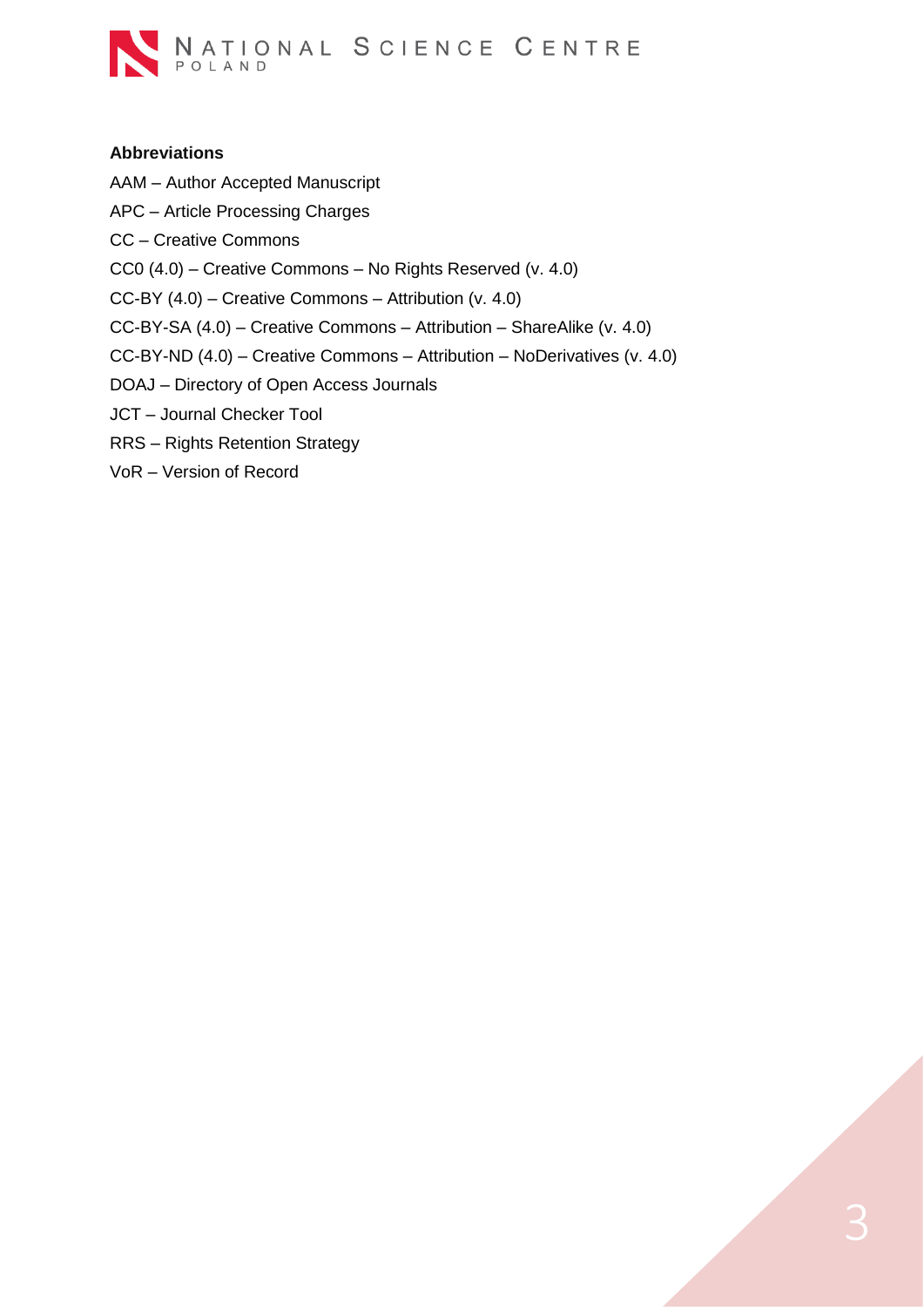

#### <span id="page-3-0"></span>**Glossary**

*Article Processing Charges* **(APC):** costs of publishing an article in an open access journal

*Author Accepted Manuscript* **(AAM):** the final version of a manuscript, including any changes introduced after peer review, created by the author and accepted for publication in a journal

**Creative Commons licences:** legal licences that replace the traditional "All rights reserved" with a "Some rights reserved" model and respect the author's copyrights (more information: [Licences](#page-7-1) compliant with NCN's Open Access Policy)

**Directory of Open Access Journals (DOAJ):** a database of international peer-reviewed OA journals, established in 2003 (more information: [link\)](https://doaj.org/)

**hybrid journals:** journals that publish articles both in open access and as part of a paid subscription

**Journal Checker Tool (JCT):** a tool supplied by cOAlition S, which allows the compliance of a given journal with an agency's OA policy to be checked and indicates the compliant publication routes (more information: Verification of journals' [compliance with NCN's Open](#page-8-2)  Access policy via [Journal Checker Tool\)](#page-8-2)[\(link to the Journal Checker Tool\)](https://journalcheckertool.org/)

**NCN's Open Access Policy**: "NCN's Open Access Policy", adopted in 2020, which applies to all grant agreements signed after 1 January 2021<sup>3</sup> [\(link\)](https://ncn.gov.pl/sites/default/files/pliki/zarzadzenia-dyrektora/zarzadzenieDyr-38_2020_ang.pdf#page=2)

**open access journals and platforms:** journals and platforms that offer free access to publications, registered or pending registration in the [Directory of Open Access Journals](https://doaj.org/)

**Persistent Identifier (PID):** a sequence of characters permanently assigned to an object so as to enable its unambiguous identification (one such commonly used identifier is DOI)

*postprint*: see: *Author Accepted Manuscript*

**Rights Retention Strategy (RRS):** a strategy designed to protect the intellectual property rights of researchers to their publications, allowing them to retain the freedom to decide about the publishing of their research results without an embargo period imposed by the publisher (more information: [Rights Retention Strategy](#page-7-0) (route 2))

**subscription journals:** journals that provide access to articles as part of a paid subscription (regardless of whether all or only some of the articles published in the journal are paid)

**transformative agreements:** agreements between publishers and certain institutions (such as national or regional consortia, libraries), pursuant to which some subscription resources are redirected to provide open access publishing support for authors affiliated at the institutions covered by the agreement

**transformative journals:** subscription or hybrid journals that have committed to transitioning to fully OA (more information: [link\)](https://www.coalition-s.org/transformative-journals-faq/)

**Version of Record (VoR):** a version of the manuscript published in a journal with the fonts and graphics consistent with its visual identity system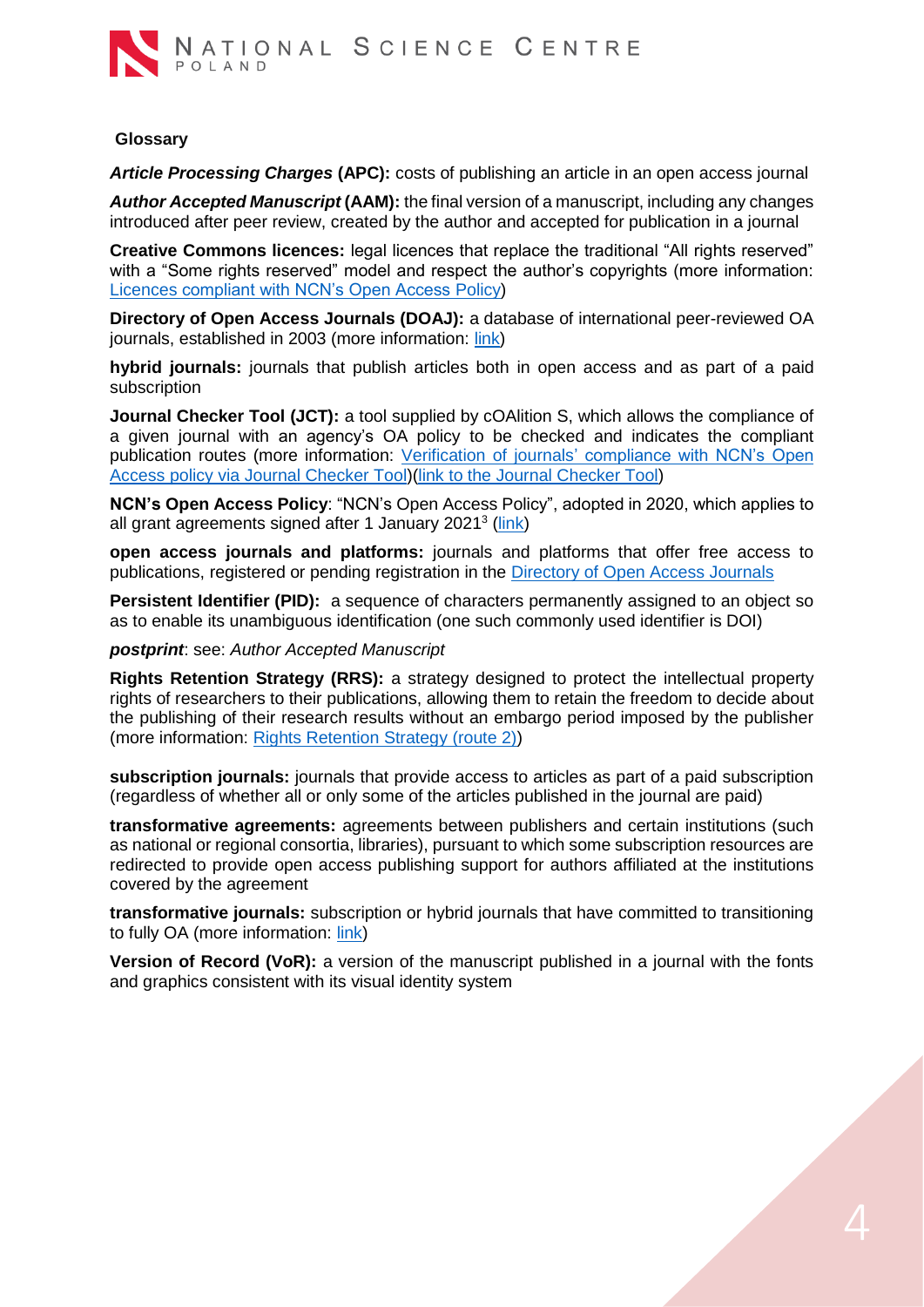

## **1. Open access**

<span id="page-4-0"></span>In accordance with the "NCN's Open Access Policy" of 27 May 2020<sup>1</sup>, open access involves publishing articles that disseminate the results of publicly funded research in a digital format in order to make them available, free of charge, for use by other researchers, students, businesspeople and society at large.

Open access means free access to publications and authorisation to copy, disseminate, and use them in any way in accordance with the CC-BY (Creative Commons, authorship attribution) licence), provided that the author of the work, the source and the licence are specified.

NCN's Open Access Policy applies to all kinds of scientific publications, except monographs, monograph chapters and peer-reviewed collected works.

### **2. Rationale for implementing NCN's Open Access Policy**

<span id="page-4-1"></span>In accordance with the "NCN's Open Access Policy" of 27 May 2020<sup>2</sup>, all grant agreements signed after 1 January 2021<sup>3</sup> require that any works resulting from NCN-funded projects (except monographs, monograph chapters and peer-review collected works) must be published in open access. This decision was motivated by several reasons. Specifically, the NCN:

- 1. believes that publishers should not limit the authors' rights to freely use the results of their work,
- 2. wants to reinforce the impact of research conducted by Polish research performing organisations,
- 3. wants to increase the visibility and citation rates of researchers affiliated with Polish research performing organisations,
- 4. wants to ensure broad international access to the results of publicly-funded national research,
- 5. refuses to accept the practice of double-dipping, i.e. the practice by which publishers secure income from two public funding sources.

The NCN takes measures to promote open access publishing in collaboration with [cOAlition](https://www.coalition-s.org/)  [S,](https://www.coalition-s.org/) [Science Europe,](https://scienceeurope.org/our-priorities/open-access/) and the [European Open Science Cloud,](https://ec.europa.eu/info/research-and-innovation/strategy/strategy-2020-2024/our-digital-future/open-science/european-open-science-cloud-eosc_en) as well as aligning its efforts with other European research-funding agencies, such as the **European Commission** (including the [ERC\)](https://erc.europa.eu/managing-your-project/open-science), [NWO](https://www.nwo.nl/en/open-science) and [Wellcome Trust,](https://wellcome.org/what-we-do/our-work/open-research) so as to ensure that high-quality publicly-funded research will be disseminated internationally in accordance with the accepted practices.

 $\overline{a}$ 

<sup>1</sup> Order No 38/2020 on the NCN's Open Access Policy adopted by the NCN Director on 27 May 2020, [https://www.ncn.gov.pl/sites/default/files/pliki/zarzadzenia-dyrektora/zarzadzenieDyr-38\\_2020\\_ang.pdf#page=2](https://www.ncn.gov.pl/sites/default/files/pliki/zarzadzenia-dyrektora/zarzadzenieDyr-38_2020_ang.pdf#page=2) . 2 Ibid.

<sup>&</sup>lt;sup>3</sup> The agreements apply to calls announced after 15 June 2020.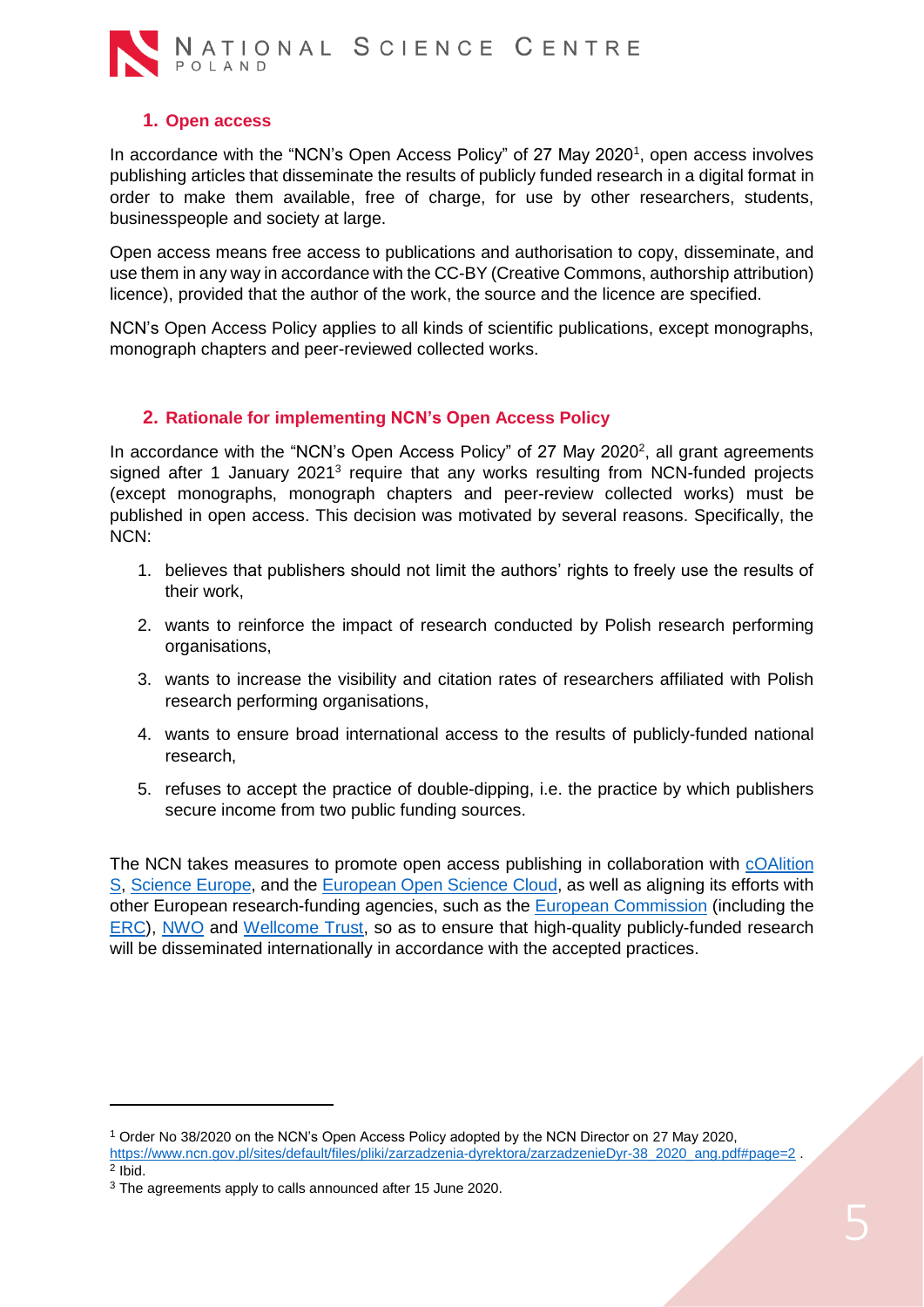

## **3. Plan S**

<span id="page-5-0"></span>Plan S is a set of OA publishing principles, signed by the NCN in 2018. The principles are described in detail on the [website of cOAlition S.](https://www.coalition-s.org/addendum-to-the-coalition-s-guidance-on-the-implementation-of-plan-s/principles-and-implementation/)

#### **4. Publications requiring open access**

<span id="page-5-1"></span>All grant agreements signed after 1 January 2021<sup>3</sup> require that any works (except monographs, monograph chapters and peer-reviewed collected works) that may result from NCN-funded research projects must be published in open access journals or platforms. The requirement applies to all NCN calls for proposals or research activities (including the MINIATURA scheme).

The requirement was included in agreements pursuant to the "NCN's Open Access Policy", adopted in 2020 [\(link\)](https://ncn.gov.pl/sites/default/files/pliki/zarzadzenia-dyrektora/zarzadzenieDyr-38_2020_ang.pdf#page=2).

#### **5. Types of shared manuscripts**

<span id="page-5-2"></span>*Author Accepted Manuscript* (AAM)**:** the final version of a manuscript, including any changes introduced after peer review, created by the author and accepted for publication in a journal. Also known as: *postprint*

*Version of Record* (VoR): a version of the manuscript published in a journal with the fonts and graphics consistent with its visual identity system. Also known as: published version or publisher's PDF.

#### <span id="page-5-3"></span>**6. Open access routes in NCN's policy**

Research results of NCN-funded projects must be published under one of three routes compliant with the principles of Plan S. These are described in detail on pp. 3-4 of the NCN's [Open Access Policy.](https://ncn.gov.pl/sites/default/files/pliki/zarzadzenia-dyrektora/zarzadzenieDyr-38_2020_ang.pdf#page=2)

Publication routes compliant with the policy include:

- a) articles published in full open access journals registered or pending registration in the Directory of Open Access Journals [\(DOAJ\)](https://doaj.org/);
- b) manuscripts [\(AAM](#page-5-2) or [VoR\)](#page-5-2) of articles published in subscription journals and shared openly via repositories;
- c) articles published in transformative journals or journals covered by a transformative agreement (hybrid journals, which have committed to transitioning to full open access).

The table below compares between the three routes in terms of manuscript type, required copyright licence and cost eligibility.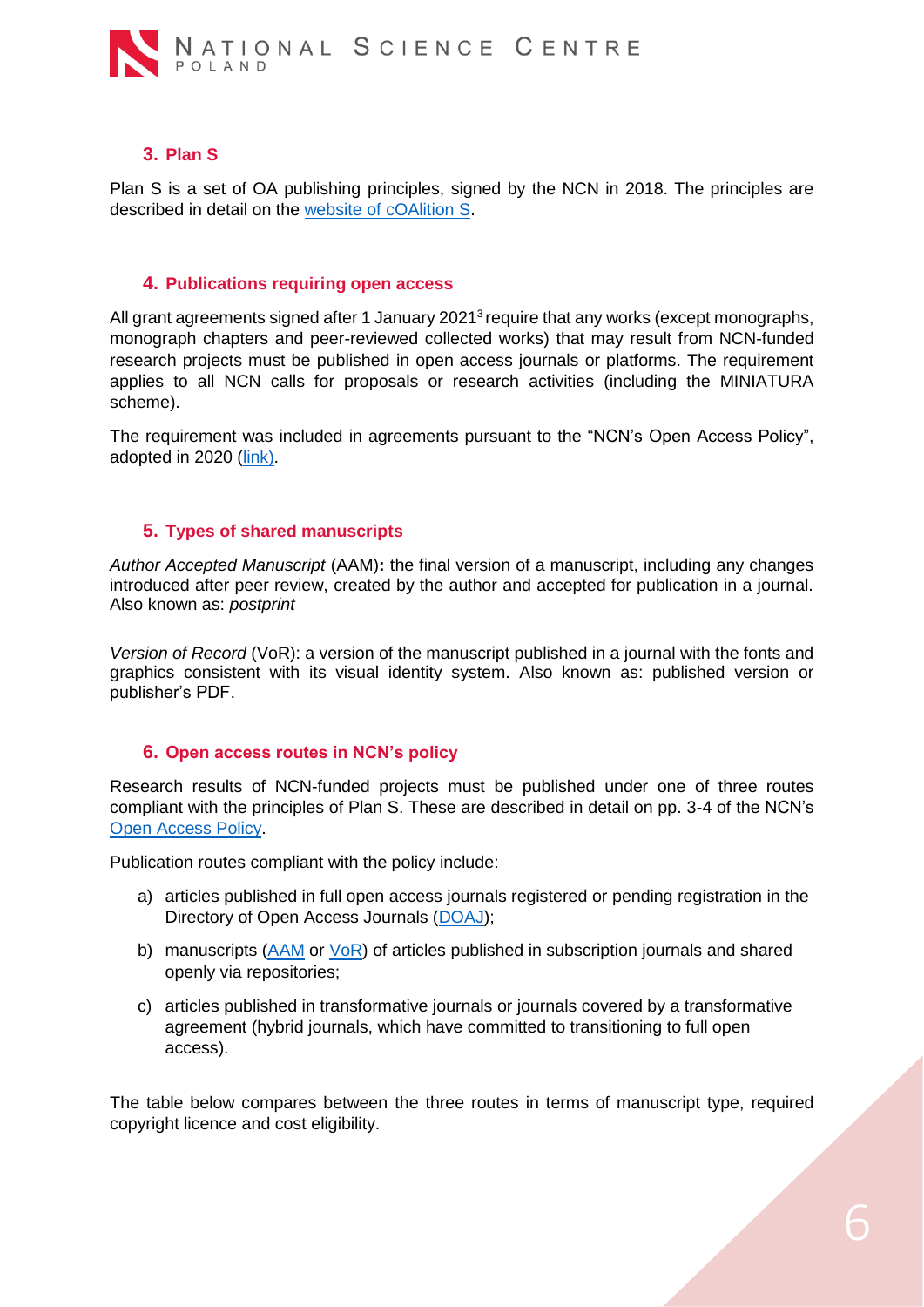

|                                                             | Route 1                                                                                                                      | <b>Route 2</b>                                                                                                                    | Route 3                                                                                                                                                                                                                                                                                           |  |  |  |
|-------------------------------------------------------------|------------------------------------------------------------------------------------------------------------------------------|-----------------------------------------------------------------------------------------------------------------------------------|---------------------------------------------------------------------------------------------------------------------------------------------------------------------------------------------------------------------------------------------------------------------------------------------------|--|--|--|
| Journal type                                                | <b>Full-open access</b>                                                                                                      | <b>Subscription-based</b>                                                                                                         | <b>Transformative journal</b><br>and journal covered by<br>a licence under<br>a transformative<br>agreement                                                                                                                                                                                       |  |  |  |
| <b>Manuscript</b><br>type                                   | Article published on the<br>journal's website +<br>additionally (as an<br>option), AAM / VoR<br>published in a<br>repository | <b>AAM</b><br>or<br><b>VoR</b><br>published in a<br>repository                                                                    | Article published on the<br>journal's website +<br>additionally (as an option),<br>AAM / VoR published in a<br>repository                                                                                                                                                                         |  |  |  |
| <b>AAM</b> embargo<br>period                                | N.A. if the article is<br>published in<br>accordance with the<br>requirements of route 1                                     | No embargo $-$ the<br>AAM must be<br>published along with<br>the publication of the<br>online version on the<br>journal's website | N.A. if the article is<br>published in accordance<br>with the requirements of<br>route 3                                                                                                                                                                                                          |  |  |  |
| <b>Required</b><br>licences<br>(more about<br>licences here | <b>CC-BY 4.0</b><br>(authorship attribution)                                                                                 | <b>CC-BY 4.0</b><br>(authorship<br>attribution)<br>(at least AAM or VoR)                                                          | CC-BY 4.0 (authorship<br>attribution) or<br>CC-BY-SA 4.0 (authorship<br>attribution - under the<br>same conditions)                                                                                                                                                                               |  |  |  |
|                                                             | optionally, CC-BY-ND (authorship attribution, no derivatives)                                                                |                                                                                                                                   |                                                                                                                                                                                                                                                                                                   |  |  |  |
| <b>Eligible</b><br>publishing<br>costs                      | <b>Article Processing</b><br>Charges (APC)                                                                                   | The costs are not<br>eligible                                                                                                     | <b>Article Processing</b><br>Charges (APC)<br>(as long as the article is<br>accepted for publication or<br>published before 31<br>December 2024)                                                                                                                                                  |  |  |  |
| <b>Other</b><br>conditions                                  | None                                                                                                                         | The repository in<br>which the manuscript<br>(AAM or VoR) is<br>published must be<br>registered in<br>openDOAR                    | The costs are eligible<br>before 31 December 2024<br>The journal must be<br>covered by an agreement<br>from the <b>ESAC</b> list<br>Virtual Library of Science<br>licences for 2021 are<br>available here<br>(available in Polish only)<br>A list of transformative<br>journals can be found here |  |  |  |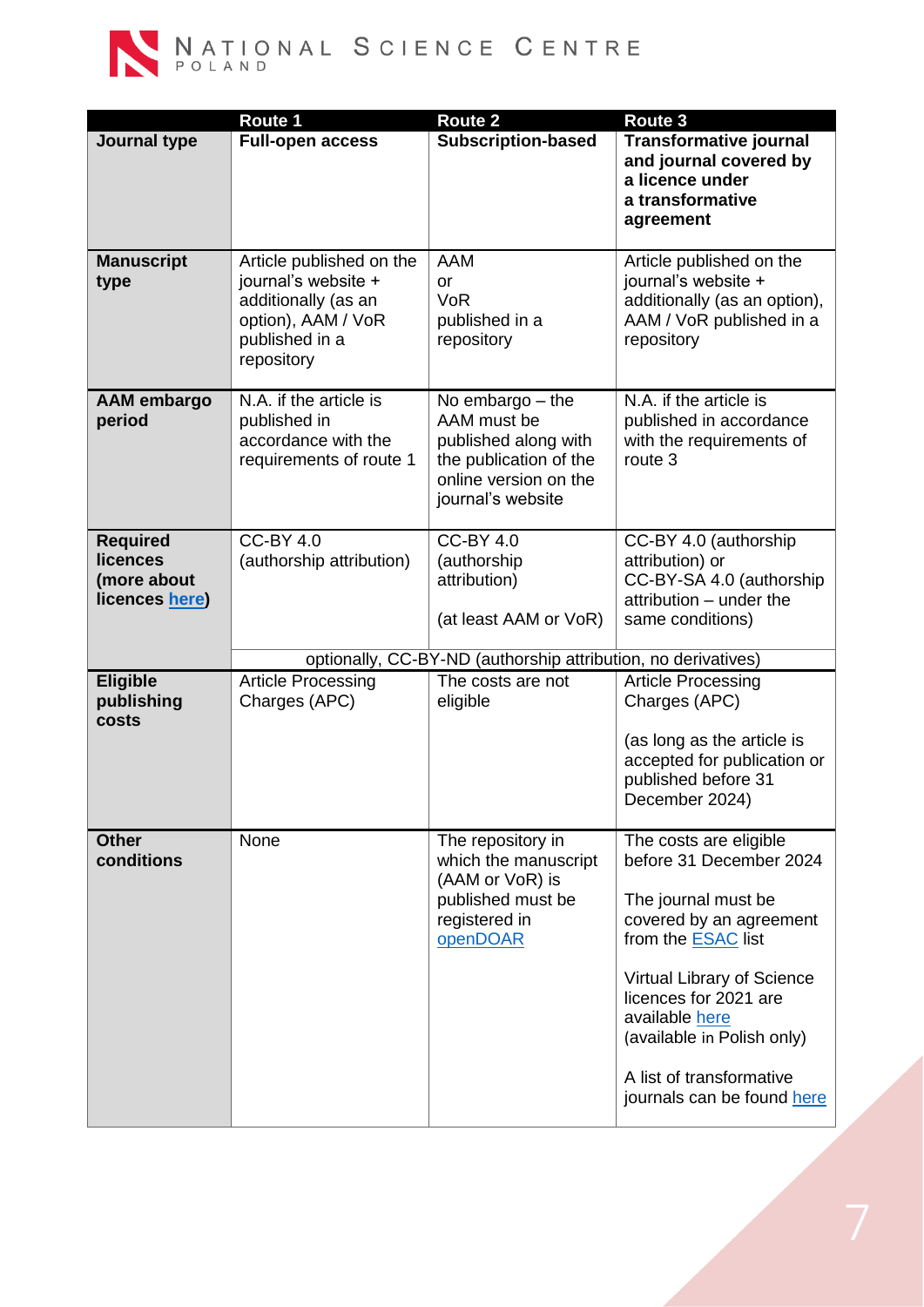

# **7. Rights Retention Strategy (route 2)**

<span id="page-7-0"></span>The Rights Retention Strategy (RRS) protects the freedom of authors to freely use their intellectual work by including the following clause in manuscripts submitted for publication:

"This research was funded in whole or in part by [Funder] [Grant number]. For the purpose of Open Access, the author has applied a CC-BY public copyright licence to any Author Accepted Manuscript (AAM) version arising from this submission".

The clause should be added before any agreement with the publisher is signed. For this reason, we recommend that it should be placed in the *Acknowledgements* section of the manuscript, as well as in the cover letter accompanying the submission of the first version of the article. The clause must be placed on the AAM version of any publication resulting from an NCN-funded project.

More about the Rights Retention Strategy:

- *[Helping researchers retain rights and share their work](https://www.coalition-s.org/wp-content/uploads/2020/10/RRS_onepager.pdf) in Open Access*,
- cOAlition S: *[The Rights Retention Strategy and publisher equivocation: an open letter](https://www.coalition-s.org/the-rrs-and-publisher-equivocation-an-open-letter-to-researchers/)  [to researchers](https://www.coalition-s.org/the-rrs-and-publisher-equivocation-an-open-letter-to-researchers/)*.

### <span id="page-7-1"></span>**8. Licences compliant with the NCN's Open Access Policy**

- the NCN recommends the use of a **CC-BY 4.0. (authorship attribution)<sup>4</sup>** licence,
- for journals covered by transformative agreements, a **CC-BY-SA 4.0. (authorship attribution – under the same conditions)<sup>5</sup>** may be used alternatively,
- optionally, a **CC-BY-ND 4.0 (authorship attribution, no derivatives)<sup>6</sup>** licence may also be used for works published in compliance with all three routes,
- the data underlying the publication must be published under a **CC0 4.0<sup>7</sup>** licence.

The articles should clearly (graphically or verbally) indicate the licence applied to specify under which conditions they can be used.

## <span id="page-7-2"></span>**9. Persistent identifier**

**.** 

All OA articles (both the VoR and the AAM) must have a persistent identifier, which is designed to make them easy to find and access. The NCN recommends the use of commonly accepted machine-readable identifiers (preferably **[DOI](https://www.doi.org/)**). If an AAM work shared via repository differs from its VoR version, the AAM should have a separate PID assigned.

<sup>4</sup> Under a CC-BY 4.0. licence, the article may be copied and distributed in any medium and format, for any (including commercial) purposes; at the same time, the user must clearly state the author(s), provide licence information, reference the article and include a liability disclaimer.

<sup>5</sup> Under a CC-BY-SA 4.0. licence, the article may be modified with the reservations that apply to CC-BY licences, and only as long as the work is published under the same licence as the original.

<sup>6</sup> A CC-BY-ND 4.0. licence maintains all the conditions of a CC-BY licence, with an additional caveat that modified content based on the original article may not be distributed.

 $7$  Under a CC0 licence, all copyrights are transferred to the public domain and the authors waive their rights to data, but only within the scope permitted by national legislation; the licence does not affect patent-related rights, or the right to image and privacy.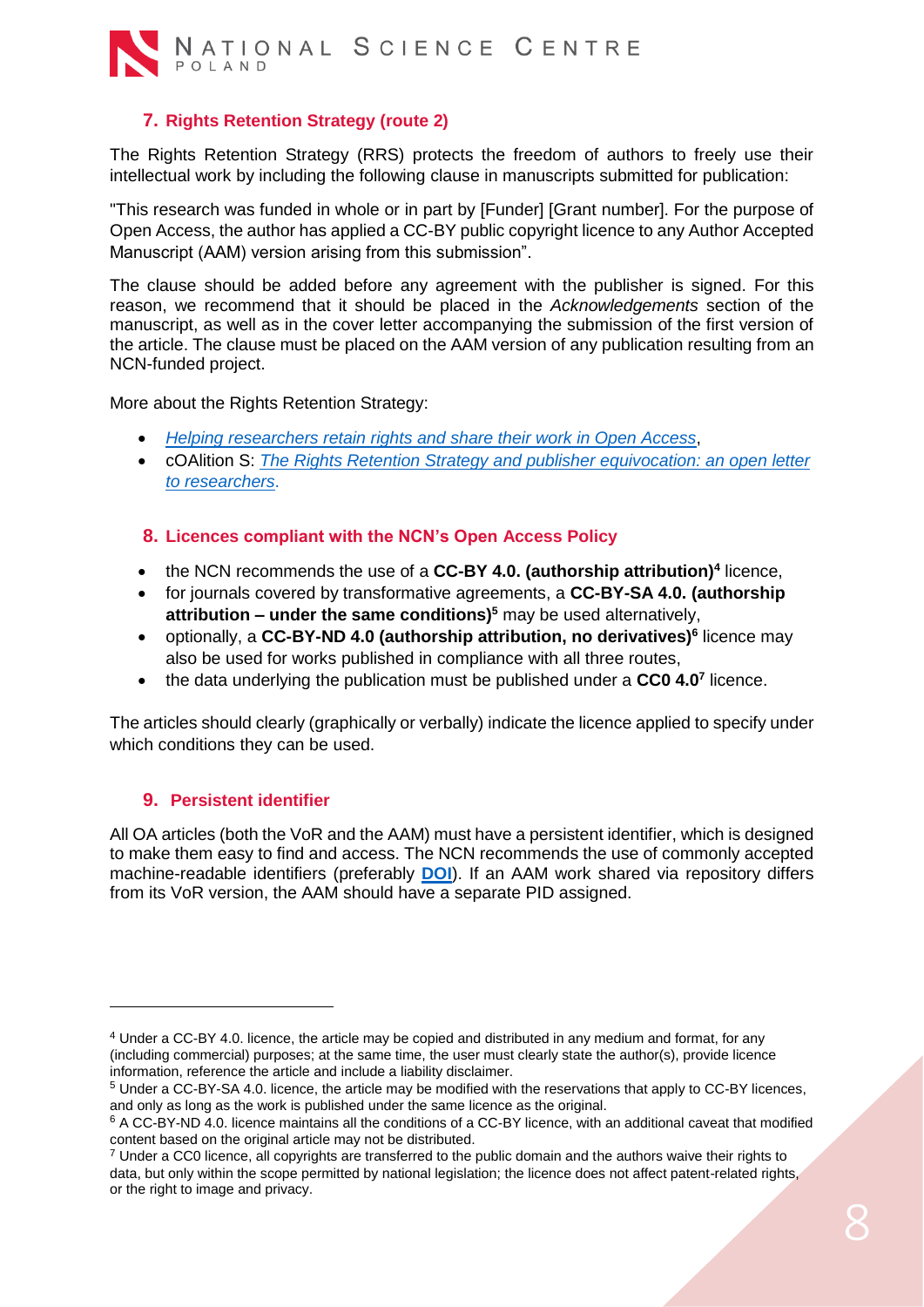## **10. Article Processing Charges (APC)**

<span id="page-8-0"></span>APC represent the costs of publishing an article in an open access journal. APC may vary across different journals and should be clearly stated on the journal's website. At the NCN, APC are recognized as eligible costs under route 1 and 3 (more about routes: [OA routes in](#page-5-3)  [NCN's](#page-5-3) policy), but can be avoided under route 2, where the article is published in closed (paid) access, accompanied by a manuscript (AAM) deposited in a repository.

# **11. Eligible (+) and non-eligible (-) costs**

<span id="page-8-1"></span>

| <b>Submission</b><br>costs | <b>APC</b>             | <b>Publisher's costs</b><br>of additional<br>editing |
|----------------------------|------------------------|------------------------------------------------------|
|                            | ÷                      |                                                      |
|                            |                        |                                                      |
|                            |                        |                                                      |
|                            |                        |                                                      |
|                            |                        |                                                      |
|                            |                        |                                                      |
|                            |                        |                                                      |
|                            |                        |                                                      |
|                            |                        |                                                      |
|                            | ÷                      |                                                      |
|                            |                        |                                                      |
|                            | as long as the article |                                                      |
|                            | is accepted for        |                                                      |
|                            | publication or         |                                                      |
|                            |                        |                                                      |
|                            |                        |                                                      |
|                            |                        | published before 31<br>December 2024                 |

The above eligible costs (APC) may be covered under the additional **indirect costs of open access,** which may represent up to 2% of the total indirect costs of the project, as well as under **other indirect costs. Direct costs** may include the costs of services involved in preparing the text for submission (e.g. proofreading), provided by entities other than the publisher. **Non-eligible costs** (classified as both direct and indirect project costs) include publication fees (e.g. editorial fees, fees for translation, editing, copies, colour prints, submission fees). The NCN does not accept any fees paid to closed access and hybrid journals (unless the latter are transformative journals or covered by transformative agreements). The NCN has adopted its OA policy because it believes that publicly funded research should also be publicly available and is firmly opposed to the practice by which journals accept income from two public-funding sources: subscription and publication fees.

#### <span id="page-8-2"></span>**12. Verification of journals' compliance with NCN's Open Access Policy via Journal Checker Tool**

When creating their publication strategy, researchers might want to use the [Journal Checker](https://journalcheckertool.org/)  [Tool,](https://journalcheckertool.org/) which shows whether a given journal complies with the NCN's OA policy, as well as indicates the route under which that compliance exists. The Journal Checker Tool verifies compliance under the following categories: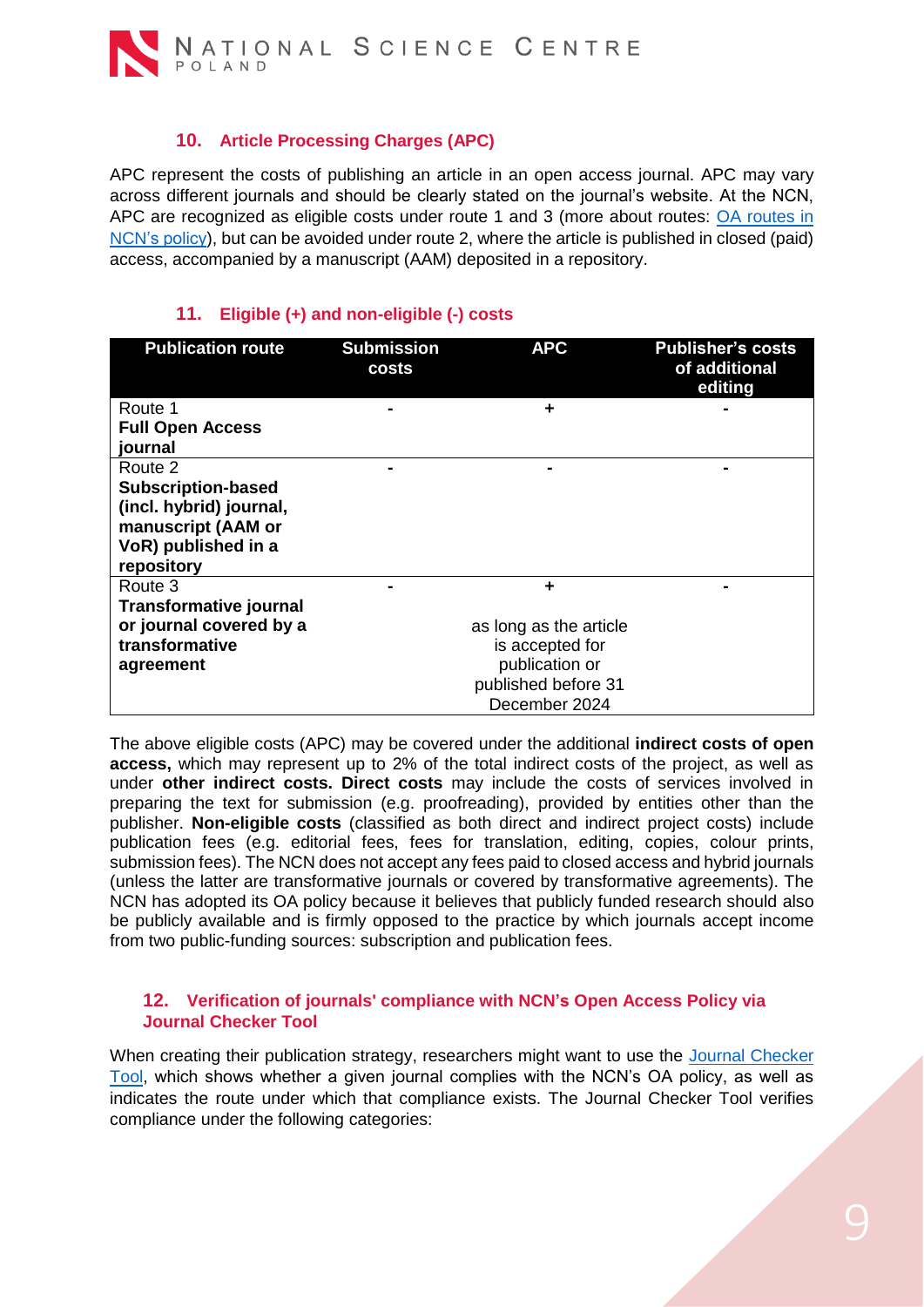

NATIONAL SCIENCE CENTRE

| Journal<br><b>Checker Tool</b><br>search result:                             | <b>Compliance</b><br>with NCN's<br><b>OA policy</b> | <b>Additional information</b>                                                                                                                                                                                                                                                                                                                                                                                                                                                                                                                                                                                                                                                                                                                                                                                                                                                                                                                                                                                                                                                                                                                                                                                                                                                                                                                                                                                                                                                                                            |
|------------------------------------------------------------------------------|-----------------------------------------------------|--------------------------------------------------------------------------------------------------------------------------------------------------------------------------------------------------------------------------------------------------------------------------------------------------------------------------------------------------------------------------------------------------------------------------------------------------------------------------------------------------------------------------------------------------------------------------------------------------------------------------------------------------------------------------------------------------------------------------------------------------------------------------------------------------------------------------------------------------------------------------------------------------------------------------------------------------------------------------------------------------------------------------------------------------------------------------------------------------------------------------------------------------------------------------------------------------------------------------------------------------------------------------------------------------------------------------------------------------------------------------------------------------------------------------------------------------------------------------------------------------------------------------|
| <b>Full Open</b><br><b>Access</b>                                            | Route 1                                             | APC are recognized as eligible costs<br>$\bullet$<br>the author must make sure that the article will be published under a CC-<br>$\bullet$<br>BY <sup>8</sup> licence<br>optionally, a CC-BY-ND <sup>9</sup> licence may be used<br>$\bullet$                                                                                                                                                                                                                                                                                                                                                                                                                                                                                                                                                                                                                                                                                                                                                                                                                                                                                                                                                                                                                                                                                                                                                                                                                                                                            |
| Self-archiving                                                               | Route 2                                             | the title is a hybrid or transformative journal/journal covered by<br>$\bullet$<br>a transformative agreement<br>once the publisher has published the paper, the AAM version may be<br>$\bullet$<br>published in a repository under a CC-BY <sup>8</sup> licence, without an embargo<br>period (the VoR will be available on the paid website of the journal);<br>if, after negotiations, the journal refuses to waive the embargo period<br>(even when the author points out that it is a condition required by the<br>research-funding agency), please contact the NCN<br>under this route, APC are not recognized as eligible costs<br>$\bullet$<br>optionally, a CC-BY-ND <sup>9</sup> licence may be used<br>$\bullet$                                                                                                                                                                                                                                                                                                                                                                                                                                                                                                                                                                                                                                                                                                                                                                                              |
| <b>Compliance</b><br>through self-<br>archiving<br>using rights<br>retention | Route 2                                             | the title is a hybrid or transformative journal/journal covered by<br>$\bullet$<br>a transformative agreement<br>under this route, APC are not recognized as eligible costs<br>$\bullet$<br>the manuscript's Acknowledgements section and the cover letter<br>$\bullet$<br>submitted to the journal should include the following RRS clause: "This<br>research was funded in whole or in part by [Funder] [Grant number]. For<br>the purpose of Open Access, the author has applied a CC-BY public<br>copyright licence to any Author Accepted Manuscript (AAM) version<br>arising from this submission"<br>before signing an agreement with the publisher, the author must make<br>$\bullet$<br>sure that the copyrights will be retained by the author (if the agreement<br>transfers the copyrights, it is necessary to point out that the grant<br>agreement under which the research is funded requires their retention;<br>if the publisher still refuses to comply, please contact the NCN)<br>once the publisher has published the paper, the AAM version may be<br>$\bullet$<br>published in a repository under a CC-BY <sup>8</sup> licence, without an embargo<br>period (the VoR will be available on the paid website of the journal);<br>if, after negotiations, the journal refuses to waive the embargo period<br>(even when the author points out that it is a condition required by the<br>research-funding agency), please contact the NCN<br>optionally, a CC-BY-ND <sup>9</sup> licence may be used |
| <b>Transformative</b><br>Journal                                             | Route 3                                             | APC are recognized as eligible costs<br>$\bullet$<br>the author must make sure that the article will be published under a CC-<br>$\bullet$<br>BY <sup>8</sup> or a CC-BY-SA <sup>10</sup> licence<br>optionally, a CC-BY-ND <sup>9</sup> licence may be used<br>$\bullet$                                                                                                                                                                                                                                                                                                                                                                                                                                                                                                                                                                                                                                                                                                                                                                                                                                                                                                                                                                                                                                                                                                                                                                                                                                                |
| <b>Transformative</b><br><b>Agreement</b>                                    | Route 3                                             | please make sure that the institution at which the corresponding author<br>$\bullet$<br>is affiliated is covered by a licence under a transformative agreement<br>(a list of national transformative agreements, including consortium<br>licences, can be found here, available in Polish only)<br>APC are recognized as eligible costs<br>$\bullet$<br>the author must make sure that the article will be published under a CC-<br>$\bullet$<br>BY <sup>8</sup> or a CC-BY-SA <sup>10</sup> licence; a CC-BY-ND <sup>9</sup> licence may also be used                                                                                                                                                                                                                                                                                                                                                                                                                                                                                                                                                                                                                                                                                                                                                                                                                                                                                                                                                                   |

All articles published in journals from the [Journal Checker Tool](https://journalcheckertool.org/) list, in accordance with the indicated compliance principles, will be accepted by the NCN as meeting the OA publishing requirements (also if the information in the tool is not up to date).

1

<sup>8</sup> default recommendation: CC-BY 4.0

<sup>9</sup> default recommendation: CC-BY-ND 4.0

<sup>10</sup> default recommendation: CC-BY-SA 4.0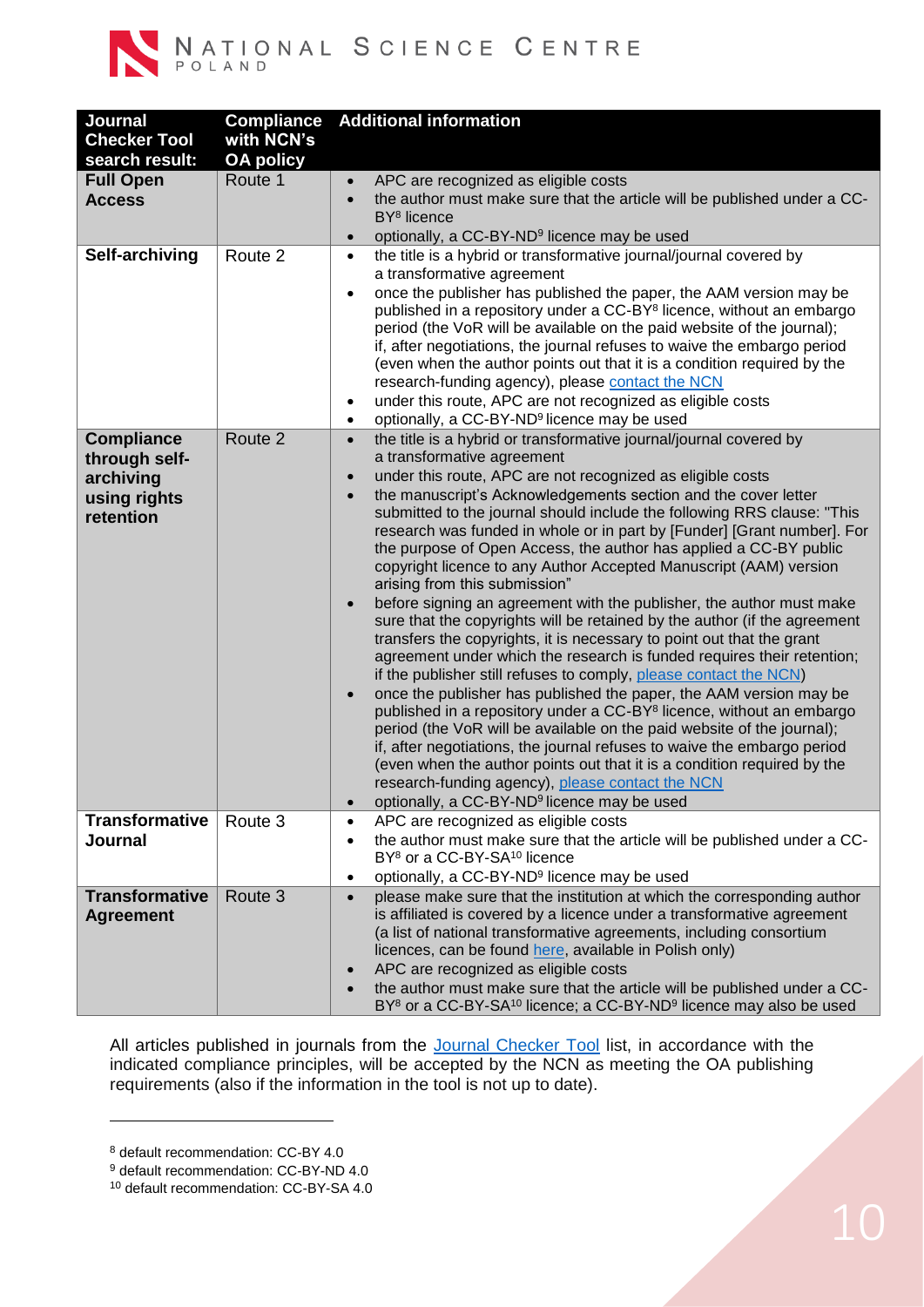

#### **13. Open access and top-quality journals**

<span id="page-10-0"></span>NCN supports strict standards of scientific excellence. Articles that present research results should be published in international journals that ensure diligent peer review. Attached to end of project reports, these publications will undergo a merit-based evaluation, followed by the Expert Team decision whether to approve the project as completed.

When submitting an article for publication, please pay close attention to aspects such as the composition of the editorial board and the details of the peer-review system. Articles published in predatory journals shall not be accepted: *[NCN Director's Letter on predatory journals](about:blank) (available in Polish only)*.

### **14. Open access and major international journals (e.g. "Nature", "Science", "Cell")**

<span id="page-10-1"></span>The availability of three optional publication routes under Plan S is designed to give researchers the freedom to choose the journals in which they wish to publish their results and allow them to retain their copyrights through the [Rights Retention Strategy \(route 2\).](#page-7-0)

The largest international publishers now publish articles with an accompanying RRS clause. These include Elsevier, American Chemical Society, Taylor & Francis, Wiley, IEEE, Springer Nature (including: Nature Publication Group). The clauses are used both in physical sciences, life sciences, social sciences, and the humanities $11$ .

Detailed information on which [open access route](#page-5-3) can be used for a given journal is provided by the [Journal Checker Tool.](https://journalcheckertool.org/) Articles published in journals from the Journal Checker Tool list, in accordance with the conditions indicated for a given venue, will be deemed by the NCN compliant with the NCN's Open Access Policy.

The Journal Checker Tool list also includes subscription-based journals such as "Nature", "Quarterly Journal of Economics", "Science", "Cell", "Journal of Political Economy", "Lancet", "Physical Review Letters".

The Journal Checker Tool always indicates the route that complies with the NCN's OA policy. **For example, "Nature" is a transformative journal, and as such complies with route 3. In addition, the conditions of OA are met by an AAM published in accordance with the**  *[Rights Retention Strategy,](#page-7-0)* **RRS (route 2). According to the data provided by th[e Journal](https://journalcheckertool.org/)  [Checker Tool,](https://journalcheckertool.org/) "Science" is compliant with route 2 that includes the RRS.** 

If the author exhausts all available measures and the publisher still attempts to enforce a copyright transfer agreement, please [contact](#page-11-1) the NCN to devise an optimal solution, with the best interests of the project and the author(s) in mind.

**.** 

<sup>11</sup> R. Mounce, *Observing the success so far of the Rights Retention Strategy:* [https://www.coalition](about:blank)[s.org/blog/observing-the-success-so-far-of-the-rights-retention-strategy/.](about:blank)